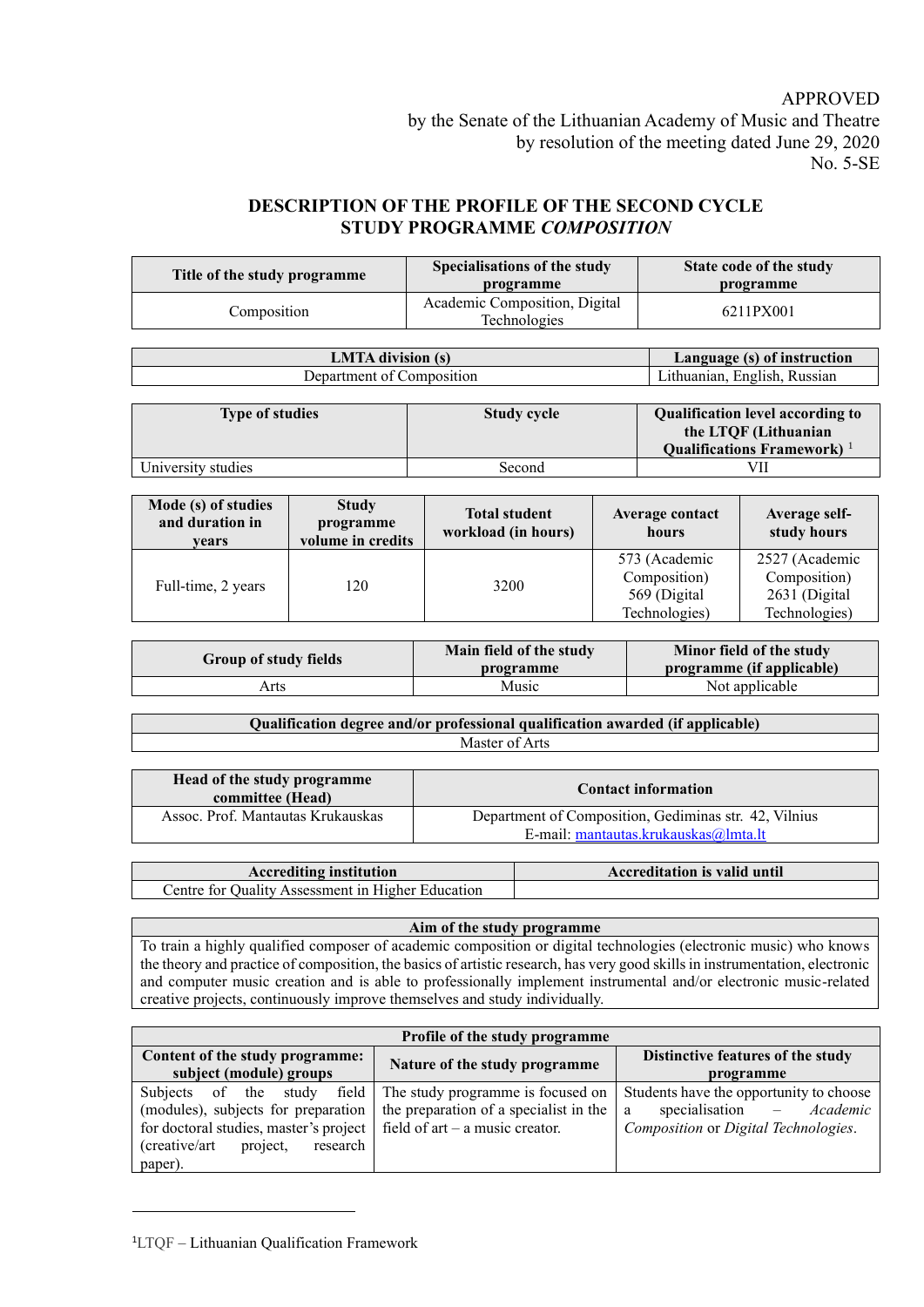| <b>Requirements for entrants</b>                                                               | <b>Recognition of the</b><br>earlier studies |
|------------------------------------------------------------------------------------------------|----------------------------------------------|
| An entrant who has completed his/her first cycle studies in the field of music may participate | previously                                   |
| in the admission to the second cycle study programme of <i>Composition</i> . If an entrant has | Any                                          |
| completed the first circle music-related studies outside the Lithuanian Academy of Music       | completed studies shall                      |
| and Theatre or do not belong to the field of music, he/she must submit documents proving       | be recognised                                |
| at least one year of professional experience (professional activity portfolio) during the      | on a                                         |
| motivational interview and his/her footage of creative works and comment on it.                | case-by-case                                 |
| The competitive score (whose maximum possible value is 10) for acceptance consists of:         | basis                                        |
| $\cdot$ assessment of entrance examination – weighting factor 0.6;                             | according                                    |
| $\cdot$ evaluation of the motivational interview on the issues of the chosen study programme – | the                                          |
| weighting factor $0.2$ ;                                                                       | to                                           |
| the average of the study results of the first cycle studies as entered in the diploma          | procedures established                       |
| supplement (appendix)) – weighting factor 0.2.                                                 | by LMTA.                                     |

\*Entrance Examination Requirements for Second Cycle (Master's) Studies are announced on the LMTA website www.lmta.lt

### **Possibilities for further studies**

After successfully completing the second cycle study programme *Composition* and obtaining master's degree in arts, graduate can continue his/her education in doctoral studies in art.

#### **Professional opportunities**

Graduates are able to work in the field of creative and artistic research in cultural, music education, science, concert and other institutions related to artistic activities, in the fields of culture and music industry (advertising, sound recordings, etc.) and other creative organisations, and participate in art projects and perform other work requiring the competences of a composer.

| <b>Study methods</b>                                                   | <b>Assessment methods</b>                            |
|------------------------------------------------------------------------|------------------------------------------------------|
| Main teaching and learning methods: teaching (explanation,             | Assessment is an integral part of the study process  |
| narration, illustration, demonstration), studies of literature, audio, | and is, therefore, carried out on a regular basis    |
| video and other sources of information (data collection,               | through assessing and evaluating students'           |
| registering, analysis, interpretation, summarizing), active            | independent work, presentations, individually-       |
| listening, use of students' personal experience, problem-based         | prepared and group tasks.                            |
| teaching, case analysis, project preparation, self-reflection,         | The evaluation of student's performance is based     |
| project activities, work in groups, group discussion, performance      | on a cumulative grading system, i.e., the final      |
| of practical tasks, creative exercises (brainstorming, mind maps),     | grade is composed of the evaluation of               |
| preparation and presentation of written works (reports, reviews),      | intermediate tests and the final examination.        |
| presentation of personal experience, reflection, providing             | Methods of assessment of study results: formative    |
| feedback;                                                              | (work during group and individual sessions) and      |
| Preparation and defence of the Final Work (creative project and        | cumulative (summative) assessment: intermediate      |
| research paper).                                                       | assessment, testing, oral and written survey,        |
| Main forms of contact work: individual and group theoretical and       | presentation of projects, reports; presentation and  |
| practical classes, consultations, rehearsals, independent work.        | defence of the final work.                           |
|                                                                        | The evaluation of the examinations and the           |
|                                                                        | defence of the Final Thesis is based on the 10-point |
|                                                                        | grading system. The tests are evaluated on a pass-   |
|                                                                        | fail grading system.                                 |

| <b>Description of</b><br>study results of<br>the study cycle* | <b>Expected study results of the programme</b>                                                                                                                                                                                                                                                                                                                                                               |
|---------------------------------------------------------------|--------------------------------------------------------------------------------------------------------------------------------------------------------------------------------------------------------------------------------------------------------------------------------------------------------------------------------------------------------------------------------------------------------------|
|                                                               | 1.1. The graduate will know the styles, genres, composition techniques and technologies of music<br>creation and be able to base decisions on original creative activities on this knowledge.                                                                                                                                                                                                                |
| 1. Knowledge and<br>its application                           | 1.2. The graduate will know the peculiarities of the composer's activity, understand the<br>connections between music theory and interpretation traditions with various contexts of artistic<br>and cultural activity, be able to select and apply sources of information and advanced (appropriate<br>and/or necessary) art research methods, and implement individual creative projects.                   |
|                                                               | 2.1. Applying the acquired knowledge and skills in creative practice and artistic research, the<br>graduate will be able to compare, analyse and critically evaluate complex musical structures,<br>compositional principles and creative processes.                                                                                                                                                         |
| 2. Research skills                                            | 2.2. The graduate will be able to conduct art research related to the art project (s) of the master's<br>studies and describe it in a written research paper, observing the principles of professional and<br>academic ethics and demonstrating the ability to anticipate research goals, as well as to prepare<br>and implement a research plan, use appropriate research methodologies, summarise research |